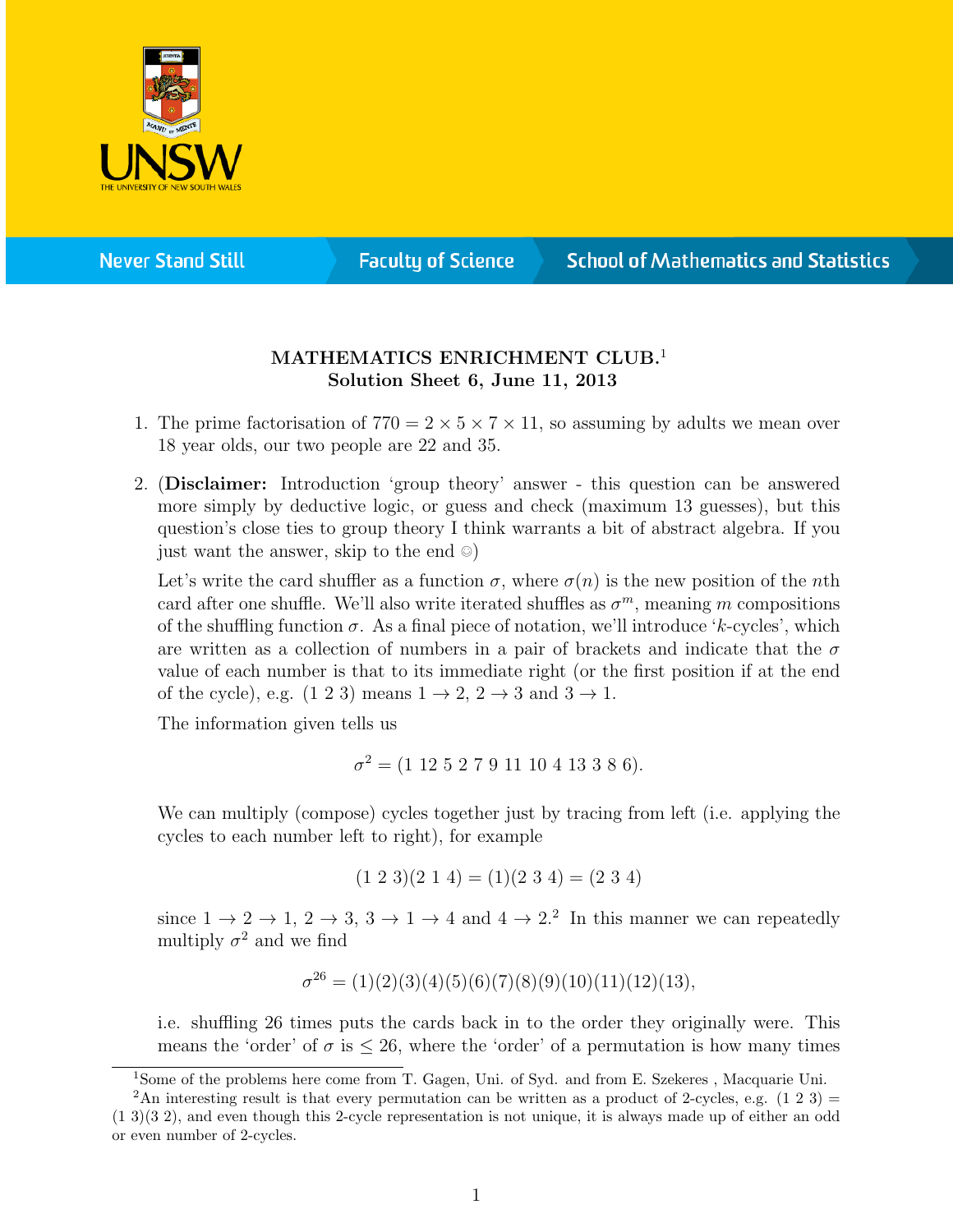you multiply it by itself to get the identify function - one that leaves everything alone like the one above.

Since  $\sigma$  is, at most, a 13-cycle its order is  $\leq$  13. So the order of  $\sigma$  could be 1, 2, 13 or 26 in order to satisfy  $\sigma^{26} = ()$ , but it can't be 26, it's not 1 or 2 from the given information, so it must have order 13.

So now we work out  $\sigma^{12}$ , then we can determine  $\sigma$  so that  $\sigma^{12}\sigma = ($ ). I worked out  $\sigma^{12}$ by first performing

$$
\sigma^2 \sigma^2 = \sigma^2 = (1\ 5\ 7\ 11\ 4\ 3\ 6\ 12\ 2\ 9\ 10\ 13\ 8)
$$

then

 $\sigma^8 = \sigma^4 \sigma^4 = (1\ 7\ 4\ 6\ 2\ 10\ 8\ 5\ 11\ 3\ 12\ 9\ 13)$ 

and finally

 $\sigma^{12} = \sigma^8 \sigma^4 = (1\ 11\ 6\ 9\ 8\ 7\ 3\ 2\ 13\ 5\ 4\ 12\ 10).$ 

To find  $\sigma$  I then wrote it as a 2-cycle representation

 $\sigma = (a 1)(b 2)(c 3)(d 4) \cdots (m 13)$ 

and work through, from left to right, making sure I put the numbers back where they started. For instance  $\sigma^{12}(1) = 11$ , so set  $a = 11$ ,  $\sigma^{12}(2) = 13$ , so  $b = 13$ ,  $\sigma^{12}(3) = 2$  so  $c = 13$  (I've already made  $b = 13$ , and so far  $2 \rightarrow 13$  so now I make  $13 \rightarrow 3$  after, so that overall  $2 \rightarrow 13$ ). Continuing, we find

$$
\sigma = (11\ 1)(13\ 2)(13\ 3)(12\ 4)(12\ 5)(9\ 6)(13\ 7)(13\ 8)(13\ 9)(11\ 10)(11\ 12)(11\ 13)
$$
  
= (1\ 10\ 12\ 4\ 5\ 13\ 2\ 3\ 7\ 8\ 9\ 6\ 11).

Finally, this means the cards originally ordered  $A, 2, 3, 4, 5, 6, 7, 8, 9, 10, J, Q, K$  become, after one shuffle,  $J, K, 2, Q, 4, 9, 3, 7, 8, A, 6, 10, 5.$ 

- 3. (a) Draw the right angled triangle  $ABC$  with right angle at C. Let D be the midpoint of AB, and E a point on AC such that  $AC \perp DE$ . Then  $\triangle ADE$  is similar to  $\triangle ABC$  (three angles equal). Since  $AD = \frac{1}{2}AB$  then  $AE = \frac{1}{2}AC$  or rather  $AE = EC$ . Now  $\triangle AED$  is congruent to  $\triangle CED$  (two sides equal,  $AE = EC$ , *DE* common, and an included angle  $\angle AED = \angle DEC$ . Thus  $\frac{1}{2}AB = AD = DC$ .
	- (b) From part i) we see  $DB_1 = B_1C$  and  $DC_1 = C_1B$ . Note that  $\Delta CB_1A_1$  is similar to  $\Delta CAB$  (two sides in ratio and an included angle). The sides are in ratio 1 : 2 so  $A_1B_1 = \frac{1}{2}AB = C_1B$ , and so  $A_1B_1 = DC_1$ . Similarly  $\Delta BC_1A_1$  is similar to  $\Delta BAC$ , so  $C_1A_1 = B_1C = B_1A_1$ . Thus  $\Delta B_1C_1D$  and  $\Delta B_1C_1A_1$  are congruent because they have 3 equal sides.
- 4. Following the hint, we must have  $3m 1 = n$  or  $3m 1 = 2n$ , since  $3m 1 < 3n$ . So

$$
3(3m - 1) - 1 = km, \quad k \in \mathbb{Z}
$$

$$
(9 - k)m = 4
$$

$$
m = \frac{4}{9 - k}
$$

$$
m = 4, 2, \text{ or } 1,
$$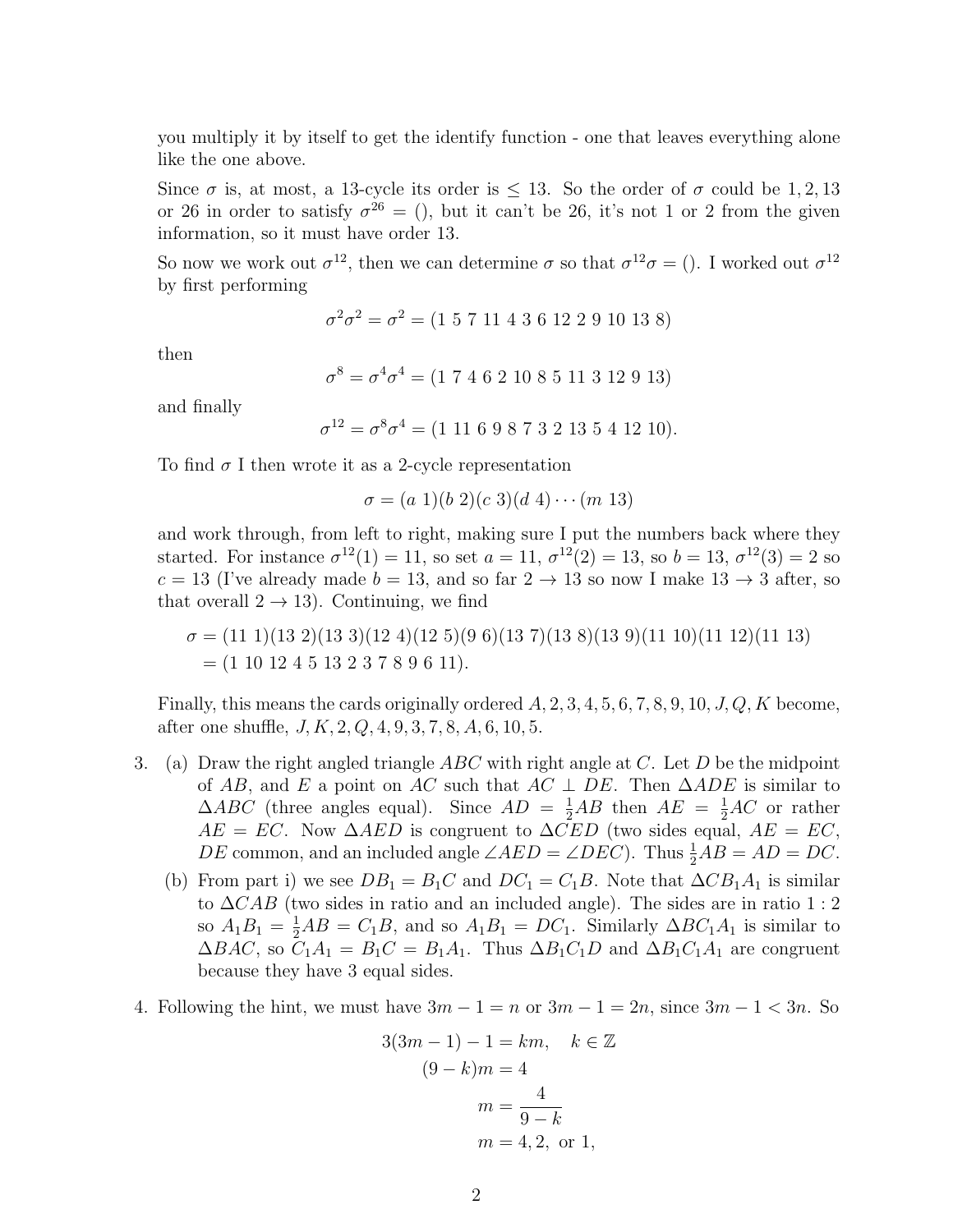$$
3\frac{3m-1}{2} - 1 = km
$$
  

$$
9m - 3 - 2 = 2km
$$
  

$$
m = \frac{5}{9 - 2k}
$$
  

$$
m = 5, \text{ or } 1.
$$

Thus the pairs are  $(1, 1), (1, 2), (2, 5), (4, 11)$  and  $(5, 7)$ .

- 5. (a)  $\phi(12) = 4, \phi(30) = 8$ 
	- (b) We can think of  $\phi(n)$  as being the number of numbers less than n which are not a multiple of a factor of n (except the factor 1). So if p is prime, its only factors are 1 and p, so every other number is not a multiple of a factor that isn't 1, except  $p$ itself. Thus  $\phi(p) = p - 1$ .

For  $p^2$ , the factors are 1, p and  $p^2$ , so the multiples of the factors that aren't 1 are  $p, 2p, 3p, \ldots, p^2$ , of which there are p. So  $\phi(p^2) = p^2 - p$ .

For  $p^3$ , the factors are 1, p,  $p^2$  and  $p^3$ , so the multiples of the factors that aren't 1 are  $p, 2p, 3p, \ldots, p^2, (p+1)p, \ldots, 2p^2, (2p+1)p, \ldots$ , that is, the multiples of  $p^2$  are contained in the multiples of p, of which there are  $p^2$ . So  $\phi(p^3) = p^3 - p^2$ .

- (c) Using the same method as above, the factors of  $pq$  are 1, p, q and pq, so the multiples of the factors that aren't 1 are  $p, 2p, 3p, \ldots, qp$  (q of them) and  $q, 2q, 3q, \ldots, pq$ (p of them), but we don't want to count pq twice. So  $\phi(pq) = pq - q - (p - 1)$ .
- 6. We use the fact that the medians divide  $ABC$  into 2 equal area pieces, and that S is 2  $\frac{2}{3}$  along the median from A (you can prove these by considering the areas of smaller triangles with the same heights).

Let the median from  $A$  meet  $BC$  at  $P$ , since  $ST$  is parallel to  $BC$  triangles  $APC$  and AST are similar - 3 angles equal. Since  $AS = \frac{2}{3}AP$  then the area of AST is  $\frac{4}{9}$  the area of APC which is half the area of ABC so the area of AST is  $\frac{2}{9}$  the area of ABC.

## Senior Questions

1. Let  $f(x) = 2x^n - nx^2 + 1$ , then  $f'(x) = 2nx(x^{n-2} - 1)$ . So f has stationary points at  $x = 0$  and  $x = 1$  (since  $n > 3$  and odd). Taking the second derivative  $f''(x) =$  $2n(n-1)x^{n-2} - 2n$ , so  $f''(0) = -2n < 0$  and  $f''(1) = 2n(n-1) - 2n = 2n(n-2) > 0$ . So  $x = 0$  is a local max and  $x = 1$  is a local min.

Finally  $f(0) = 1 > 0$  and  $f(1) = 3 - n < 0$ . Since these are the only stationary points, f is monotonic between/outside of them. Since  $x = 0$  is a local max, and positive there is one root for  $x < 0$ , which is unique since f is monotonic decreasing for  $x < 0$ . Since  $f(0) > 0 > f(1)$  and f is monotonic between 0 and 1 there is exactly one root for  $0 < x < 1$ . Since  $x = 1$  is a local min,  $f(1) < 0$  and  $f(x)$  is monotonic increasing for  $x > 1$  there is exactly one root for  $x > 1$ . Thus, in total, there are 3 roots.

or